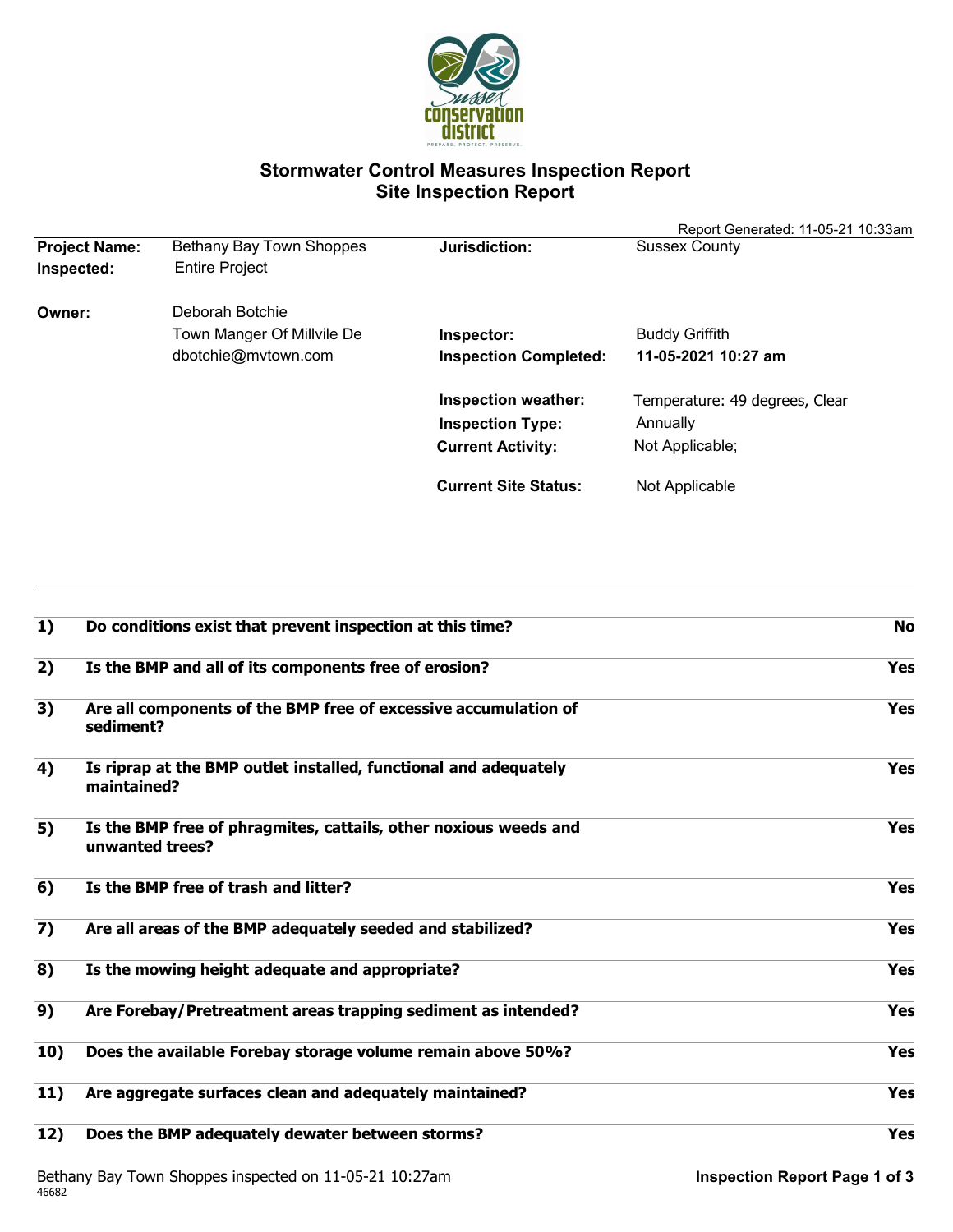

## **Stormwater Control Measures Inspection Report Site Inspection Report**

Report Generated: 11-05-21 10:33am

#### **13) General Notes/Photos See notes**

**Notes Recorded:**

**Although the shopping center has not been constructed the existing stormwater infiltration swales are well maintained and in good condition.**



Photo 1 - 11/05/2021 10:27am



Photo 2 - 11/05/2021 10:27am

**14) Do items of non-compliance other than those previously noted exist? No**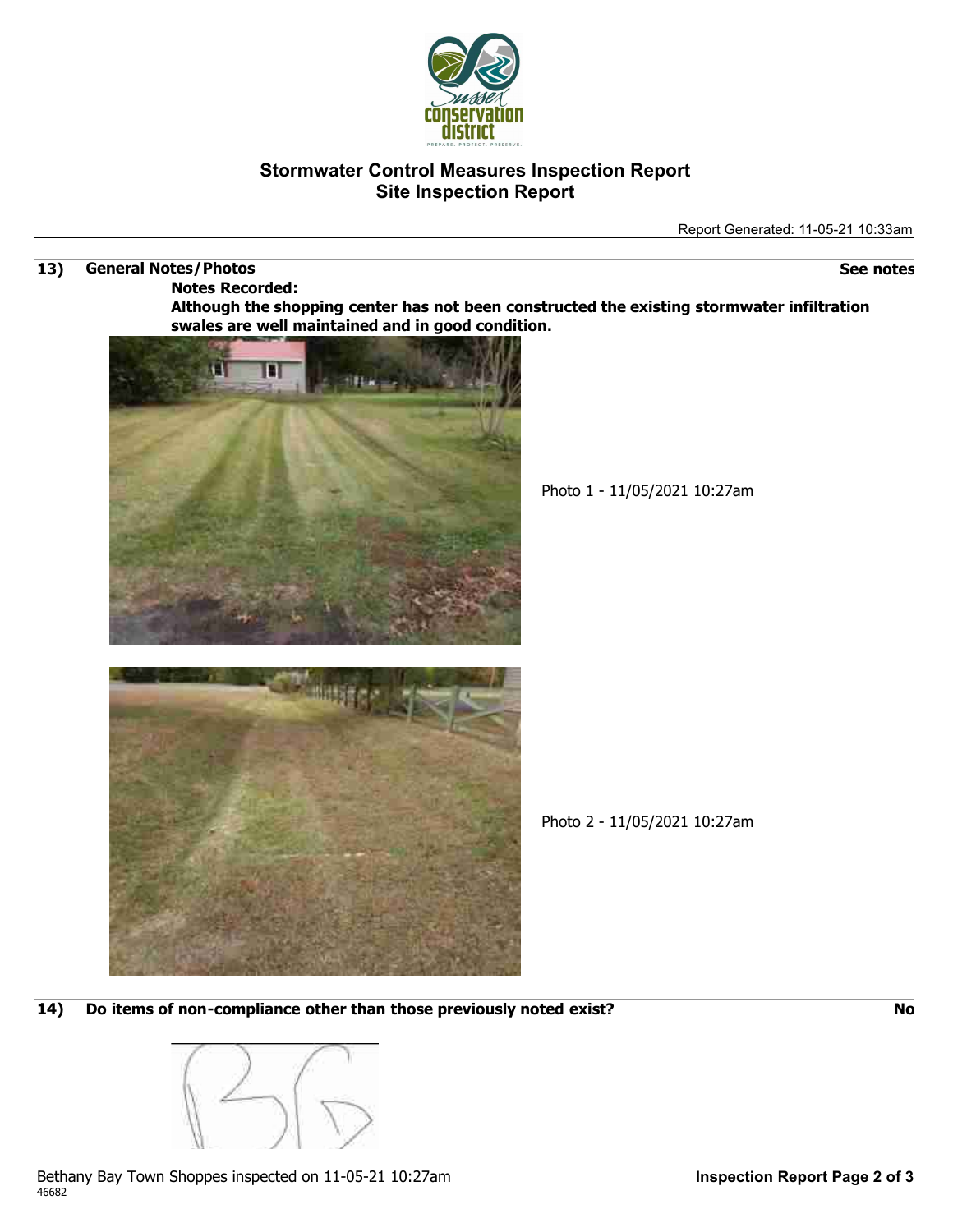

## **Stormwater Control Measures Inspection Report Site Inspection Report**

Report Generated: 11-05-21 10:33am

 $\sim$   $\sim$   $\sim$ 

Inspected by:

Buddy Griffith Stormwater Maint Inspector **SCD** Sussex Conservation District buddy.griffith@sussexconservation.org